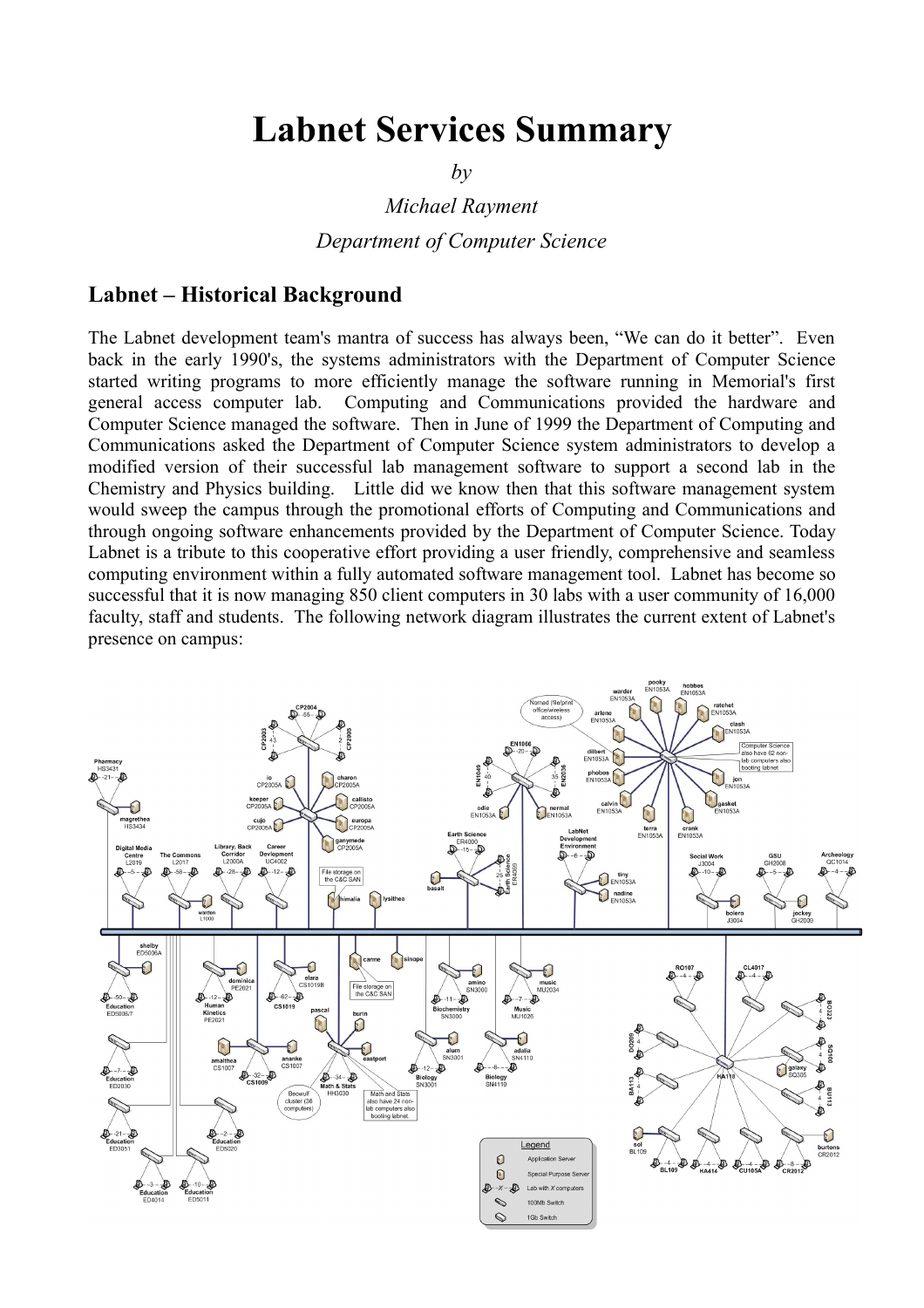#### Figure 1 *Network diagram for Labnet labs*

Labnet currently provides a wide range of services such as secure user file storage, automatic online backup of user files, printing services with built in cost recovery, choice of multiple operating systems, support for wireless user access to Labnet files and printers, access to special multimedia services and consistent access to 800 public computer workstations throughout campus. Additionally Labnet file sharing and printing services are available to all wireless users through Nomad. Furthermore, because of it's unified approach to management and its consistent and comprehensive delivery of computer services, it has become a central component of Memorials "Digital Campus" initiative.

## **Labnet – Delivery Vehicle for the "Digital Campus"**

Naively one could say that Labnet is a network of some 90 odd servers supplying services to 1000 odd computer workstations scattered across campus as shown in the network diagram (Figure 1). However, Labnet is not the physical network of computers, it is a concept and that concept is based on homogeneous software components running on multiple computers under a profile management infrastructure that tweeks the configuration for local customizations. Just as this model works for "cloud computing", this model works for Labnet. The homogeneous components allow for simplicity in management whereas the profile management infrastructure is the glue that keeps everything running smoothly by providing an individual personality for each computer. The heart of Labnet lies in the suite of management tools that deliver homogeneous computing environments to desktop computers and servers alike. Every server runs identical software and every client computer has the same software complement. The beauty of this is that if you want to implement a change, it only has to be done once and Labnet tools see to it that the changes are rolled out automatically everywhere. If you want to add a new piece of software or add a security patch, add it to the master server image and the next day it is on all Labnet computers. On the other hand, if you want to change a configuration file, go to the File Manager web tool within the personality profile manager, make the change and the configuration file is changed within minutes on all client and/or server computers. In fact Labnet can be looked upon as the vehicle for delivering academic computing services to the entire campus in an efficient and cost effective manner. For this reason, Labnet was targeted as the delivery vehicle for the Research Data Backup project.

Another advantage in this form of imaging is that since none of the authoritative software resides on the desktop clients and since no users other than administrators are allowed to log into the servers, then Labnet computers are highly immune to viruses and malware providing enhanced software and data security.

## **Labnet User Services**

Labnet services can be looked at from a number of points of view. From the user's point of view, there are a set of basic services designed to meet user requirements. They don't care that the computers are imaged. All they want is a reliable, easy to use computing environment. The following is a list of the Labnet services from the user's point of view:

#### ● **Unified User Identity**

Every Labnet account holder is issued a unique user name and password for purposes of authentication. This user name and password are used to grant secure access to all Labnet computers and services such as data storage and printing. This same user name and password are in most cases the same as used by the user to access other university services such as the portal and email services. This results in less confusion for students.

● **Unified User File System**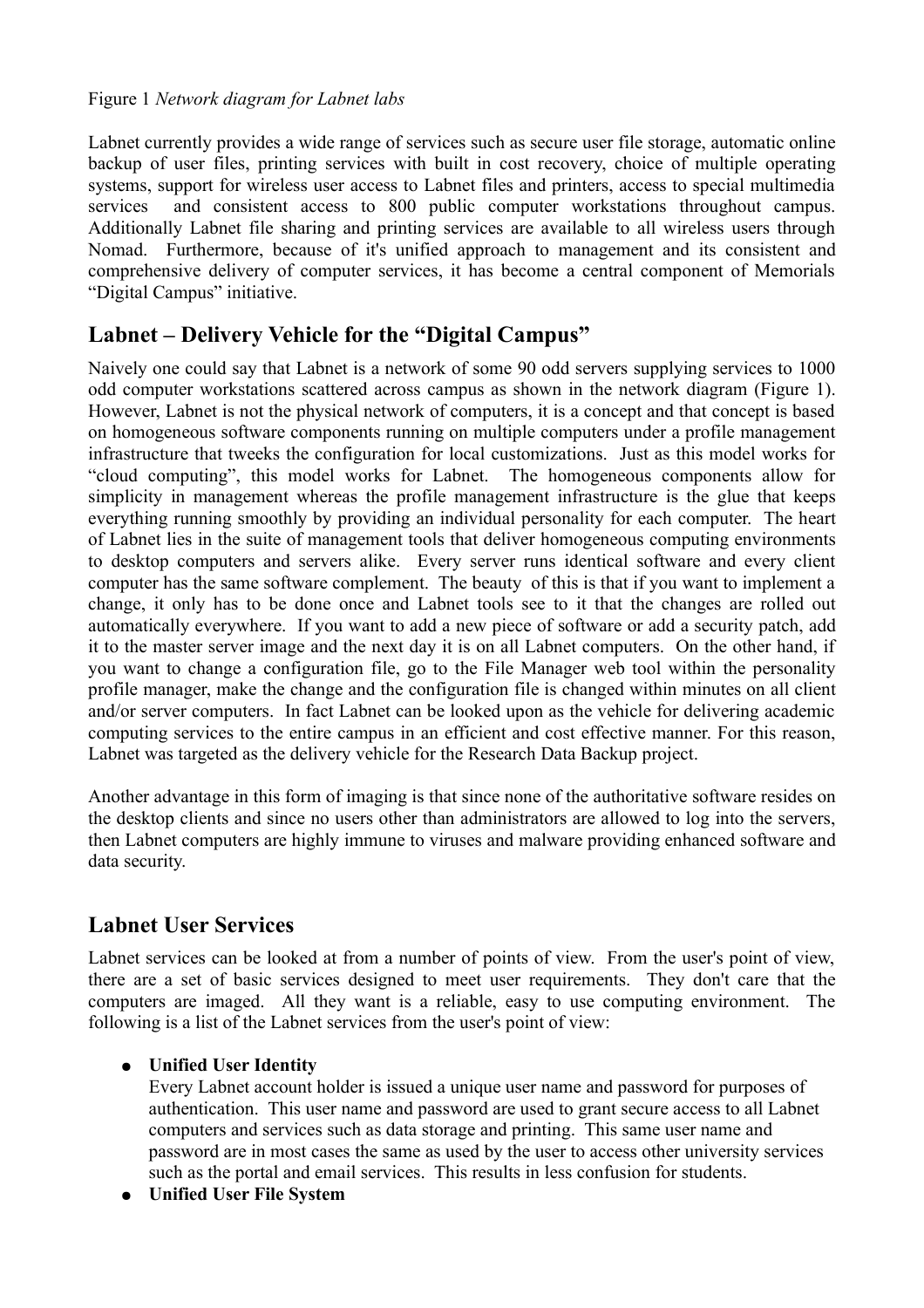Labnet user file management ensures that anyone of Labnet's 16,000 users can sit at any of Memorial's 700 Labnet workstations and securely access all their user files. These files can be accessed using either of the following operating systems: Windows XP, Linux or MacOS.

## ● **Unified Campus Wide Printing**

Labnet supports access to 65 printers located in virtually all labs across campus with additional special (color, posters etc.) printer access in the Digital Media Center. Printers all support Labnet's unified cashless printer cost recovery system. Because the management costs are low, the cost for printing is correspondingly low while still providing revenue to support the printing infrastructure.

#### ● **Unified Access to Labnet User Files and Printers from Non Labnet Computers** Users who want to access Labnet services such as file sharing and printing can avail of our **Nomad** service which allows personal computers to securely mount the users' file shares and access Labnet printers in a seamless fashion. To access this service a user only needs

#### access to a MUNnet port or access to Memorial's wireless service. ● **Automated User File Backups**

Labnet user files are backed up every evening to online storage devices which are available 24/7 for users to retrieve lost files through an easy to use web tool. Backups are kept for a period of about 2 to 4 months on a daily basis. This backup store can be used in a disaster recovery situation so Labnet users do not need to worry about backing up their files.

#### ● **Choice of Two Operating Environments with Numerous Open Source Packages** Users can choose from either Linux or Windows XP from most Labnet desktop computers and can enjoy a consistent computer environment free from viruses and malware. Printing and the user's home directory are both automatically made seamlessly available to the user. The following is a sample of the 800+ open source software packages that are universally available on Labnet computers:

- GIMP Photo Shop like graphics editor
- Audacity sound editor
- $\circ$  R+ statistical package (like S+)
- Octave numerical processing package (like Matlab)
- Open Office office suite for text documents, presentations, spreadsheets etc. (MS Office)
- Eclipse software development environment
- K3b CD burning package
- Multimedia scanners, viewers, editors, etc.
- Backup utilities Unison and Delta Copy
- Mysql database
- Apache allows each user to publish web content to the Internet from personal account

#### ● **Specialized Services**

Members of the university community can also avail of the many specialized servers offered by the Digital Media Center and the Commons. These services include:

- Scanning
- Video editing
- Poster printing
- Collaborative work spaces
- Computers with accessibility features
- Help desk support
- Digital classrooms

#### ● **Computer Cluster**

For science students, requiring more intensive computational capabilities, the Department of Mathematics and Statistics runs a 30 node quad core computer cluster and the Department of Computer Science runs a 10 node quad core computer cluster each with 512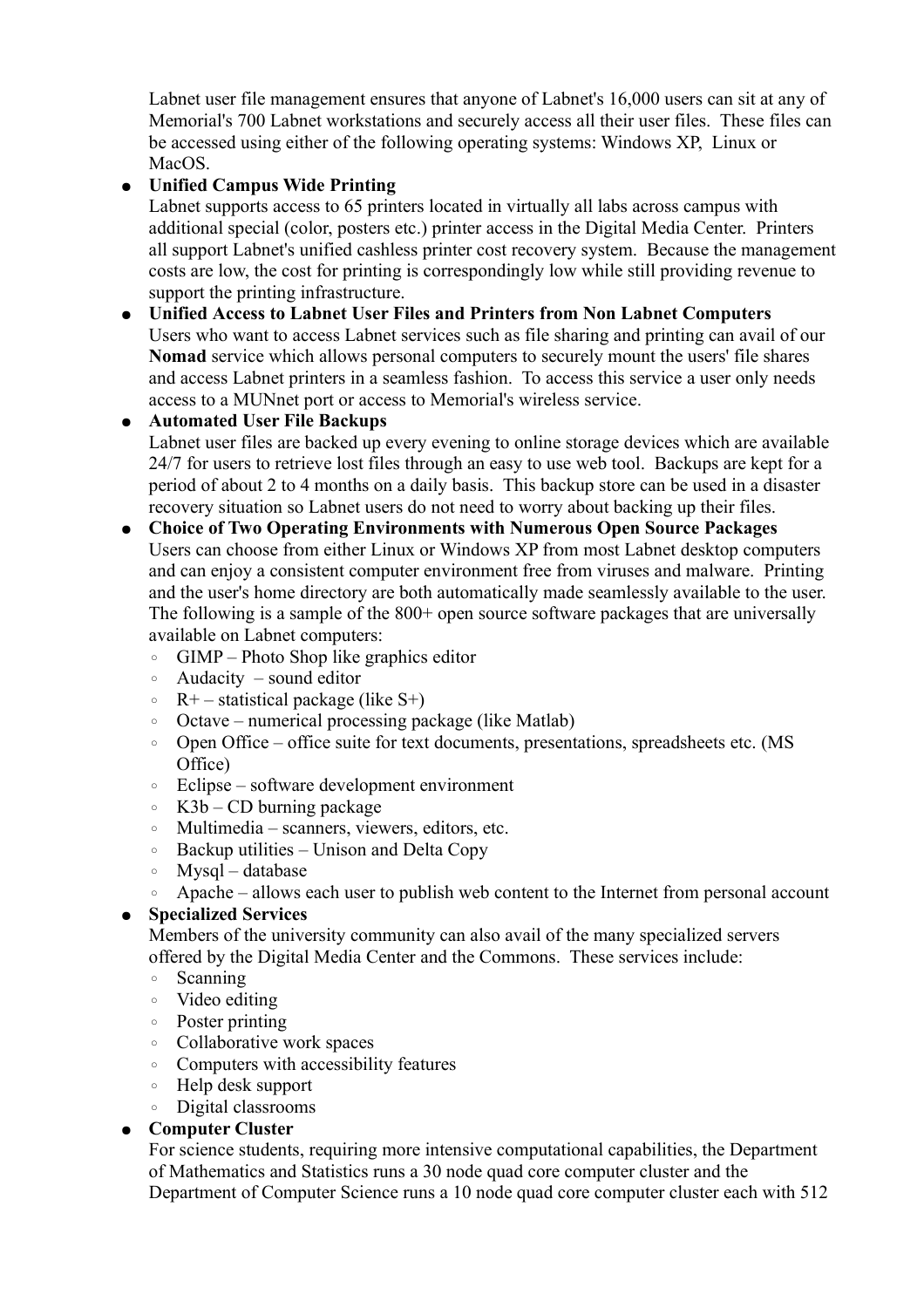graphical processing units.

## ● **Unified Cashless Cost Recovery Service**

For special Labnet services that incur an expense to the university, such as CD's, DVD's, posters, printing, etc. there is a cashless account associated with every user account. Money can be transferred to this account using the university identification card's digital purse at any one of the 8 smart card reader stations located in the main campus computer labs.

## ● **Research Data Backup Service**

Students and researchers can use their Labnet account as a safe place to store research data for archival purposes. A number of tools have been provided to facilitate doing backups from various platforms. Backups can be retrieved by the user through a web based interface described above.

● **Teaching Labs**

There are several Labnet computer labs that can be booked for special seminars or classes. These classrooms are outfitted with multi media equipment for presentations and provide Labnet workstations for hands on instruction in software applications. The software in these labs can be easily customized for special course presentations and can also be adapted to provide software to enhance accessibility for visually impaired users.

## **Labnet System Administrator Services**

From the system administrator's point of view there are additional Labnet services that automate the configuration of servers and client desktop computers. The most important of these services are as follows:

● **Web Tools for Managing User Accounts and Groups**

Labnet accounts can be easily created or renewed by the swipe of a student card or through a more advanced web interface to our LDAP database. Account groups can similarly be created for managing collaborative projects and restricting access to specialized resources.

- **Web Tools for Managing Labnet Client and Server Configuration** Labnet provides a web interface to the database that controls all aspects of system configuration for all desktop and server computers.
- **Automated Desktop Computer Installation** Since Labnet uses a diskless client computer setup, new computers can be installed by simply plugging them into the Ethernet and adding a few entries into a client configuration web tool.
- **Ease of Software Installations**

Software updates and installation can be effectively performed by installing the software on the master software server and allowing the automatic sync to distribute the software to all of our 80 Labnet servers. A web tool displays and manages the syncing of image sources for all system software and keeps track of the successes and failures of this process.

● **Automated Security Key and Certificate Management** To facilitate security across Labnet computers a public and private RSA key pair are maintained and managed automatically by Labnet software for all desktop clients and servers. In addition, Labnet utilities manage private keys and certificates signed by our

certificate signing authority for all Labnet servers and desktop clients. ● **Automated Backup Configuration** Backups are completely controlled by the system configuration webtool and a comprehensive backup status display utility that shows, in an instant, the status and location of all system and user backups.

● **Network Monitoring Tool** For diagnosing system problems, a network monitoring tool has been developed for logging and tracking of the following system status: